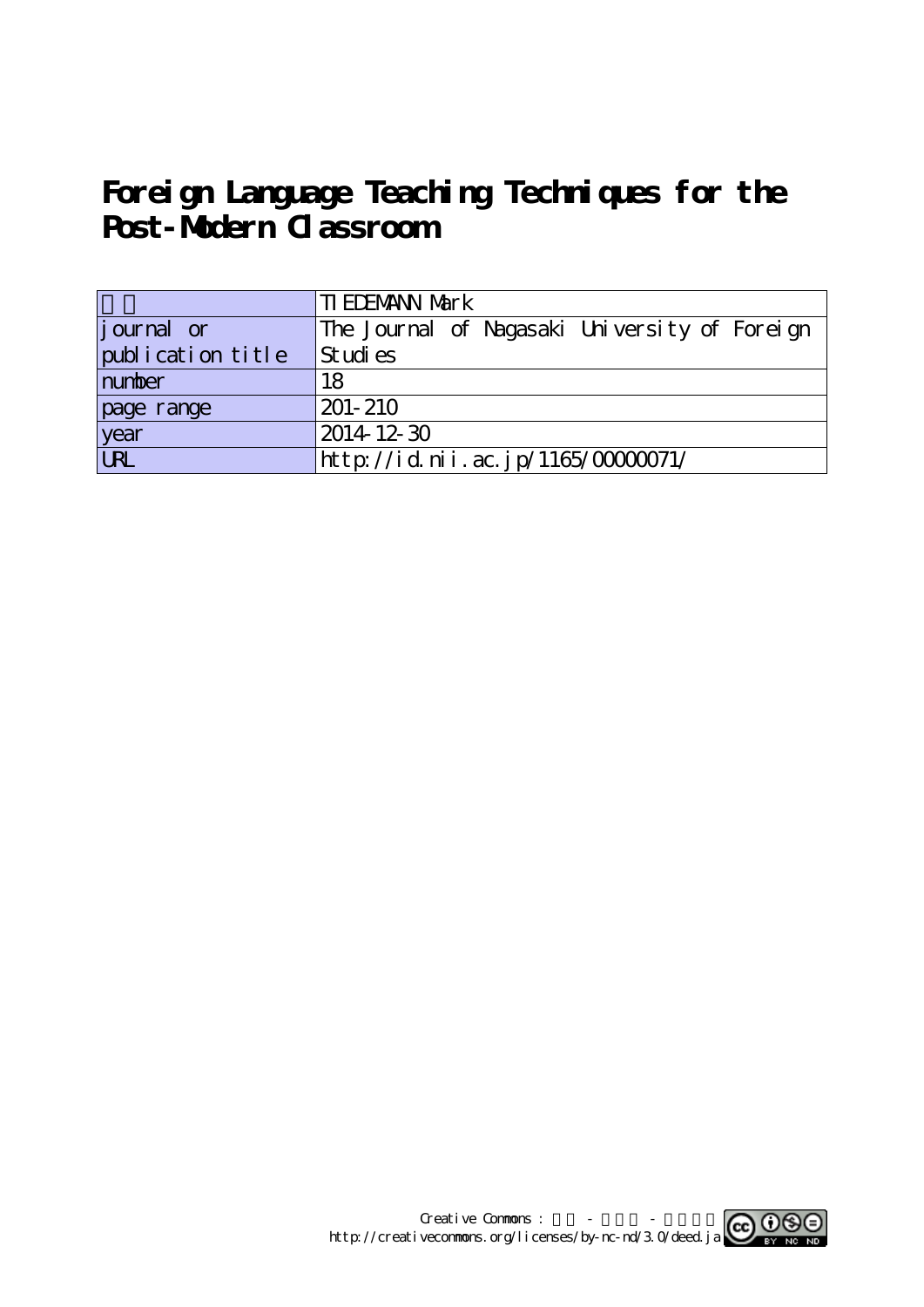**【研究ノート】**

## Foreign Language Teaching Techniques for the Post-Modern Classroom

### Mark TIEDEMANN

ポストモダン クラスルームのための外国語教育法

ティーダマン マーク

#### **概要**

ポストモダニズム的な教授法は、より対話的で学生を中心とし、出来る限り学生が理解することを 助ける必要があると一般的に認識されている。過去30年の間、学習過程において生徒たちをより関わ らせ、より深く長期にわたる理解を促進するため、指導者が使用するための一組のテクニックが開発 されてきた。自己の権利によって、外国語教育はクラスルームでインタラクティブな方法に重点を置 き、結果として言語学習に不可欠な能動学習を促進するためのタスク・ベースのテクニックのセット を多く持っている。言語クラス以外の科目を教える際に、これらのテクニックを多く適用できる幾つ かの方法を本紙は提案する。

**キーワード:**対話的、ポストモダニズム、教授法

"I see no hope for the future of our people if they are dependent on the frivolous youth of today, for certainly all youth are reckless beyond words. When I was a boy, we were taught to be discrete and respectful of elders, but the present youth are exceedingly wise [disrespectful] and impatient of restraint." -Hesiod [around 670 B.C.] (Sisyphus)

"What is wrong with kids these days?" is a mantra of the ages, and can be heard in the halls of academia today just as it was expressed by the father of Greek didactic poetry more than 2600 years ago. Yet somehow civilization has survived, and even thrived, despite the ninety generational transitions since Hesiod's time. Currently, the elders' concerns focus on the youths' self-centered attitudes, short attention spans, and rude classroom behaviors, especially the use of electronic devices for non-learning purposes such as texting and playing games. Yet all of these can be fitted into Hesiod's portrayal of the youth of his day as being playful, irresponsible, impolite and resistant to control.

The classroom of today is sometimes referred to as the "postmodern" classroom. Ideas of what this means usually rely on contrasting it to the "modern" classroom, and definitions of the two terms draw upon the discussions of modernism and postmodernism in other fields, such as art and literature. In a nutshell, modernism is a product of the Enlightenment and believes that a distinct self can use rational means to search out reality, which leads to truth and also fosters progress. In an educational setting this reality can be organized and passed on from teacher to student. Postmodernism questions whether we can actually "know"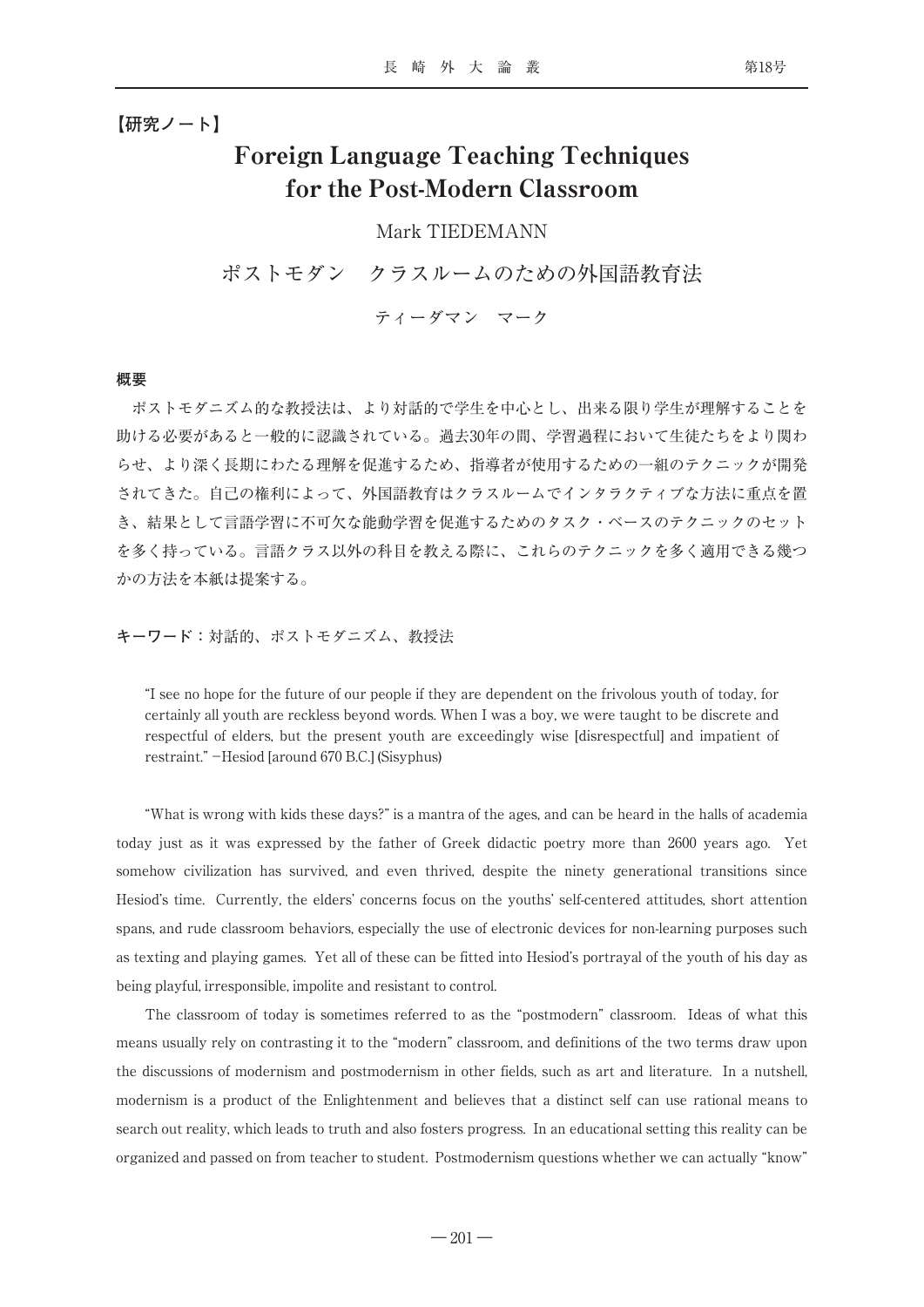anything, whether it is about ourselves, or reality, or the meaning of a piece of art, and postulates that we can only construct meanings ourselves. This makes the act of understanding, now, something which is relative, not only to the particular individual but also to the particular time. The straight line of progress is only an illusion: "the world is evolving but not necessarily progressing, values are culturally dependent rather than universal, and irregularity is more prevalent than the modern world view allows." (O'Neil et al.)

In order to apply this to classroom practice, William Doll laid out a postmodern curriculum matrix that consists of richness, recursion, relation and rigor. Richness means keeping the curriculum open and emphasizing layers of meaning. Recursion means keeping the process of learning in mind. Relation means trying to understand the role cultural connections play in our interpretation of meaning. For Doll, relations between subject areas are also important. Rigor refers to the realization that because we cannot know things for certain, we need to deliberately seek out alternatives, relations and connections.

Wholesale application of postmodernist ideals to education would bring a tectonic shift in curriculum and classroom procedures. First, it means a shift away from a teacher-centered classroom where the instructor is the purveyor of knowledge and the student the assimilator of it, to a student-centered situation where students are encouraged to seek out understanding themselves. Second, it means emphasizing the importance of freedom because you can think what you want, not what the teacher tells you to think. Creativity is then important because students are being asked to create their own understanding. The relative nature of the postmodern viewpoint leads to the tolerance of diversity because understanding is derived from many sources, i.e. many people. Furthermore, the tolerance of diversity leads to the belief in the equality of those diverse factions.

Just as aspects of the modernist perspective have been attacked on political grounds, for example, accusations that the canon of English literature has been selected by and is imposed by a white, male, educated elite, aspects of the postmodernist perspective are also open to attack. Extreme versions of postmodernist curriculum teach that in terms of knowledge, there is no right or wrong. At best this is impractical in the real world, and at worst this is a kind of subversive, anarchist political agenda. (Delashmutt)

Without wanting to wade into political arguments, any educator with a perspective of a decade or more of experience in the classroom can recognize that, at the very least, the expectations of students' concerning their learning experience have changed and are changing. Certainly, the students in the classroom today are quite different from those of fifty years ago. As far back as 1990, Phillip Kottak pointed out shifts in students' classroom behavior, such as talking, reading and filing in and out of the classroom. Kottak observed that his current generation of student was the first to have been raised in front of a television, and he claimed that they were subjects of "teleconditioning": "Television causes people to duplicate in many areas of their lives styles of behavior developed while watching television, and this fuels the culture of post-modernity." (Kottak)

Concerning students who enter and leave the classroom at will, he was understanding:

I don't think these ambulatory students mean to be disrespectful; rather, the rules and boundaries they recognize differ from those of students past. They are transferring a home-grown pattern of informality, including snack and bathroom breaks, from family (TV) room to classroom.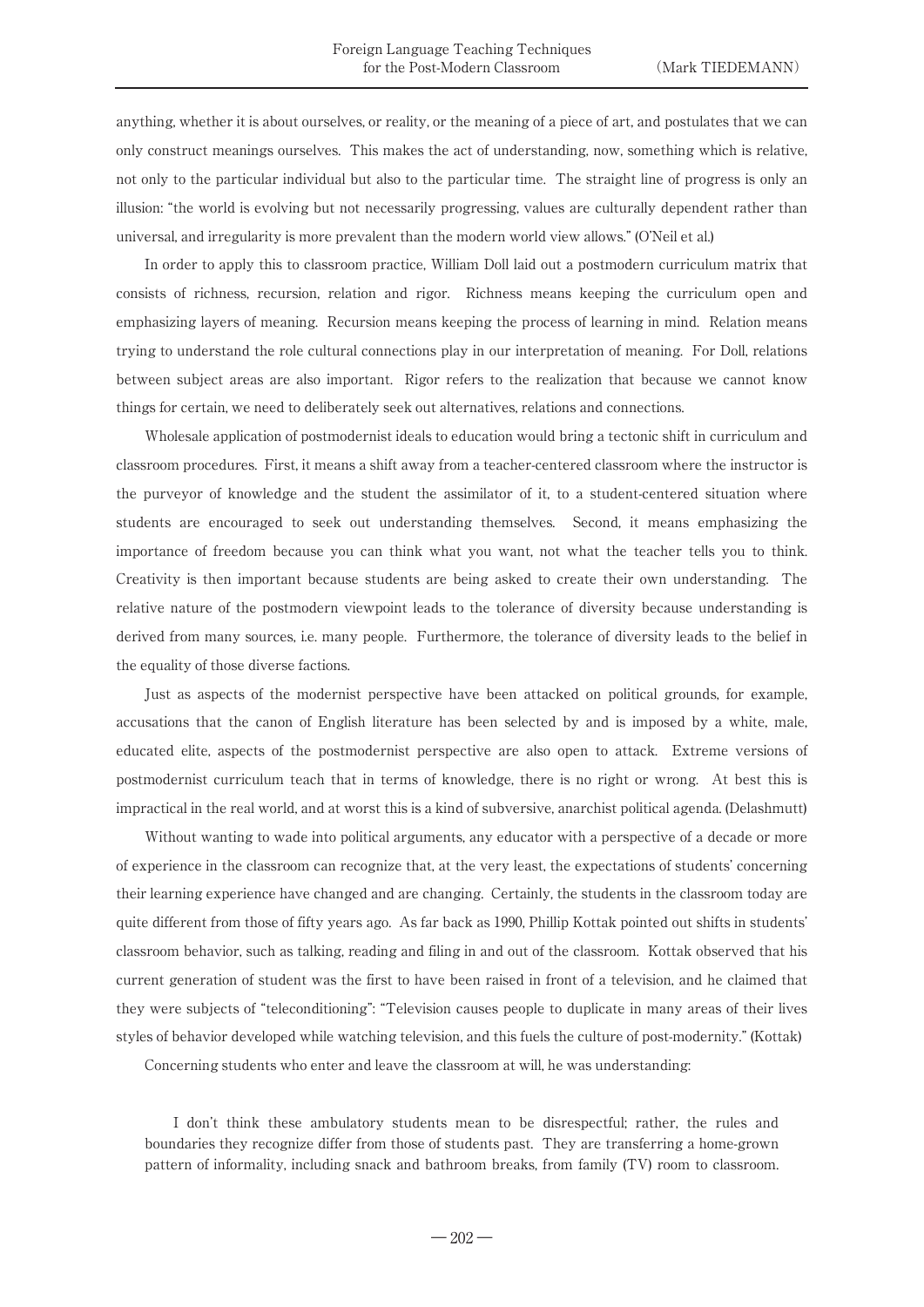They perceive nothing unusual in acting the same way in front of a live speaker and fellow as they do when they watch television . . . they have decided to turn off the "set" or "change channels." (Kottak)

As part of their map of the modern-postmodern divide, O'Neil and Pittman asked both teachers and their elementary school students to respond to categories in the social environment, and it is no surprise that for the category of "Media" the teachers responded with "Limited viewing" while the students responded with "Part of daily life, constant presence." This is an update to Kottak's teleconditioning and could be dubbed "mediaconditioning." Rather than physically walking in and out of the classroom, students now move in and out of the class mentally via their electronic devices.

David Elkind went a step further to say that school mirrors society and the family and, therefore, must change as society and the family change. Most clearly we can see changes in the family structure and parenting. The nuclear family has given way to the postmodern family of various types, single parent, step parent, single-sex parent, and at the same time the emphasis on togetherness has given way to autonomy, the orientation of the family as child-centered has given way to parent-centered, and the experience of adult attention has yielded to independence.

Personally, I think one of the most useful concepts in understanding the postmodern is that of irregularity. Students see so many things in their life that are discordant with the social norms of the generations before that skepticism becomes normal. Even the other students in the immediate environs of the student sitting in the classroom are less regular than in the past, consisting of "residential students and commuters, recent high school graduates, [non-traditional students,] and returning professionals, native-born and international students. (Boyer 34) In addition, the electronic age has accelerated the disjunction between place and time. At just about any time, a person can communicate with another person, or group of persons, anywhere in the world. If you can check the weather both where you are and back home, keep up a chat with your brother who is thousands of miles away, comment on a picture posting on social media, AND be in a lecture of Medieval history, well, isn't your life all that much richer? Not to make excuses for such behavior, but at the very least one can begin to see that students expect, are hungering for, a variety of activities leading to the "experience" of learning. It is intolerable for them, inexcusable that they should be expected to simply sit and listen and absorb information.

On a practical basis, then, what should instructors do, especially when teaching information-based subjects? In 1998 the Boyer Commission Report, sponsored by the Carnegie Foundation for the Advancement of Teaching, laid out guidelines for "Reinventing Undergraduate Education," and the report's section titles are enlightening.

I. Make Research-Based Learning the Standard

- II. Construct an Inquiry-Based Freshman Year
- III. Build on the Freshman Foundation
- IV. Remove Barriers to Interdisciplinary Education
- V. Link Communication Skills and Course Work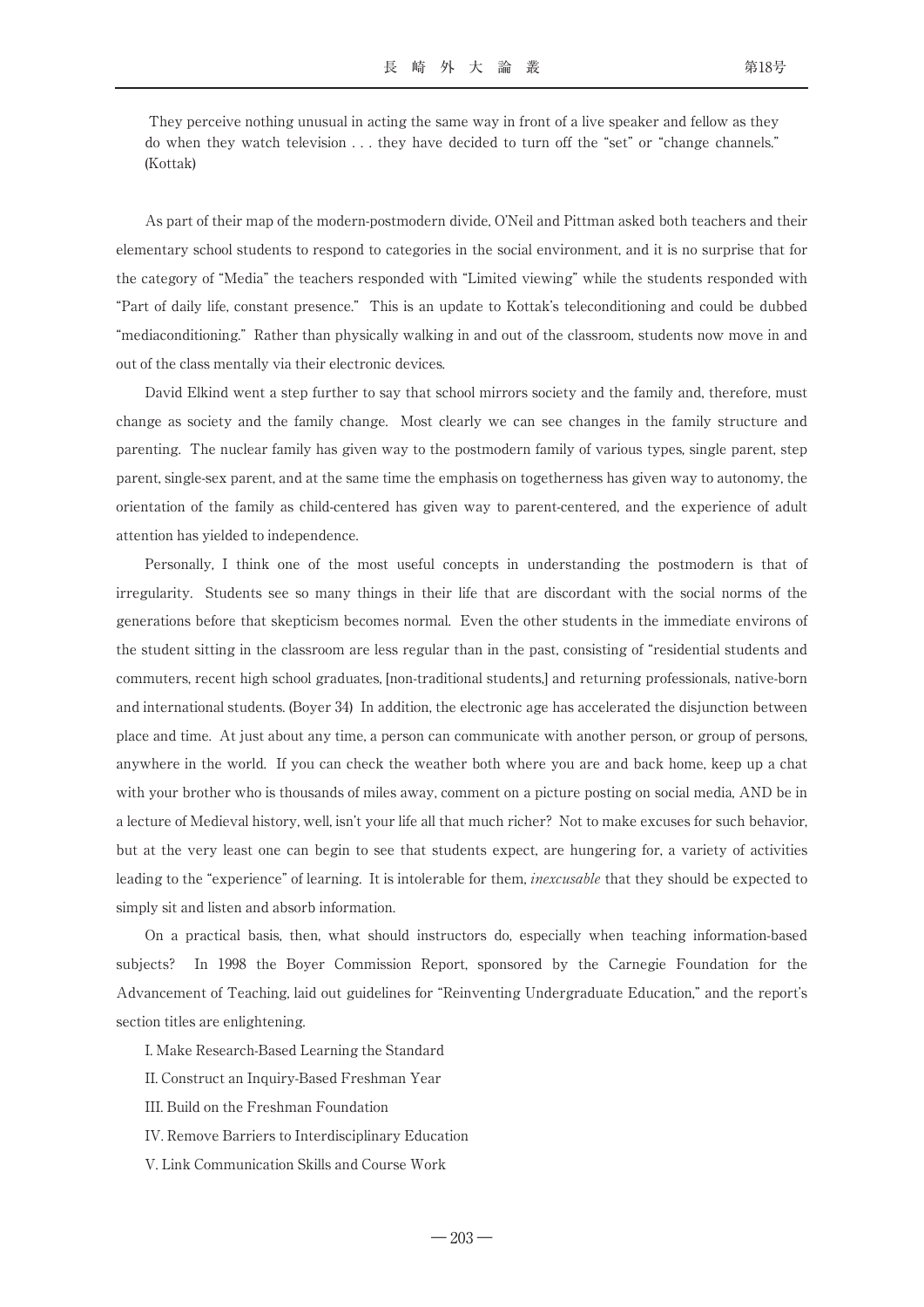VI. Use Information Technology Creatively

VII. Culminate with a Capstone Experience

VIII. Educate Graduate Students as Apprentice Teachers

IX. Change Faculty Reward Systems

X. Cultivate a Sense of Community (Boyer)

Sections I, II, III, and VII above address the importance of getting students involved in the process of learning. Actually, this is nothing new and revolutionary. It brings us full circle back to the ancient Chinese proverb:

Tell me and I'll forget; show me and I may remember; involve me and I'll understand. (Quotations Page)

In this paper I would like to focus on what the field of foreign language teaching might be able to contribute to the ideas in Section V, linking communication skills and course work, and also to the last section, cultivating a sense of community.

The field of foreign language teaching has undergone changes in the past 50 to 70 years that have been in some ways similar to the changes in intellectual and aesthetic areas outlined above, and, therefore, it has some interesting parallels to the modernist-postmodernist discussion. Because instruction of foreign language is based on developing skills, the transformations are to be seen most clearly in the methodologies applied to instruction: from the grammar-translation method, to the Direct Method, to the Audio-lingual method, to the post-method. The grammar-translation method consists of memorizing vocabulary and understanding and practicing grammar rules, with the goal of having students become adept at translating one language into another. This method reflected the modernist idea that a language can be organized, studied, and, therefore, knowable if only the students were to follow the path clearly and carefully laid out for them by the teacher. The Direct Method moved away from translation to learning languages through "oral communication skills [which] were built up in carefully graded progression organized around questionanswer exchanges between teachers and students in small, intensive classes." (Brandl 2) In this way the teacher-student relationship is a bit more horizontal with the teacher modeling and drawing out while the student imitates and responds. In the 1950s and 1960s the Audiolingual Method built upon the Direct Method in that it continued to emphasize the importance of patterns and drills under the assumption that "as Rivers (1964) put it, foreign language learning is basically a mechanical process of habit formation and automatization." (Brandl 3)

Along with their strengths, all of these methods were criticized for having weaknesses as well. The grammar-translation method produced little in the way of proficiency; it was difficult to widely disseminate the Direct Method because of the necessity for the instructors to be native, or near native speakers; and the Audiolingual Method seemed to require the instructor to become a drillmaster while at the same time "the learners lacked engagement in meaningful language use and had only limited opportunities to use language creatively while interacting with their peers." (Brandl 4) Of course, there have been many other methodologies promulgated over this time: Total Physical Response, the Natural Approach, the Silent Way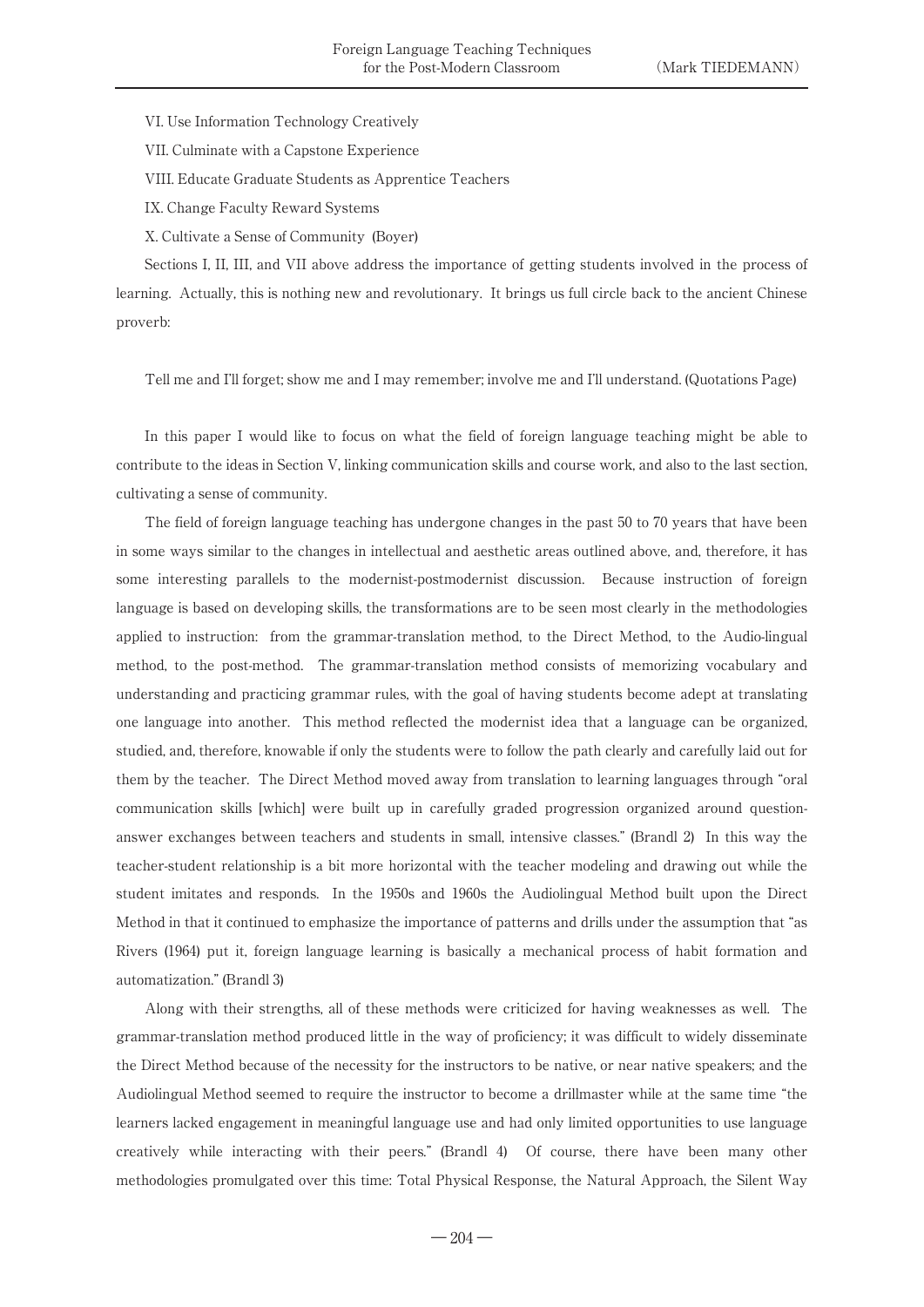and Suggestopedia, to name a few, (Brandl 5) but the general approach to language teaching in the past two decades has been to step back and look at the ultimate goal, communicative competence, and then to seek out and apply whatever techniques might contribute to that goal. The common name for this is Communicative Language Teaching (CLT). It is "based on the theory that the primary function of language use is communication." (Brandl 5) Brandl continues:

CLT is not a method per se. That is to say, it is not a method in the sense by which content, a syllabus, and teaching routines are clearly identified. CLT has left its door wide open for a great variety of methods and techniques. There is not a single text or authority on it, nor any single model that is universally accepted as authoritative. By and large it uses materials and utilizes methods that are appropriate to a given context of leaning. (6)

Though there is not a clearly stated basic philosophy nor single methodology it is generally acknowledged that CLT adheres to certain qualities:

- a. It is activity or task based.
- b. Learners must interact to exchange information, or solve problems.
- c. Tasks should be as close to real-world situations as possible.
- d. Tasks should make use of inter-skills, such as between reading and listening .
- e. It is learner centered in the production of language and the role of creativity. (Wesche and Skehan 208)

It is these types of instructional methods that most closely align foreign language instruction with instruction in the postmodern classroom in other fields of study. If the postmodern curriculum is "supposed to be the overarching principle holding together the diversity of individuals engaged in the co-construction of knowledge skills, and dispositions,"(Biboc 148) then the task-based and student-centered approach of CLT fits this nicely.

The postmodern classroom literature is filled with advice to instructors on how to make learning more student centered―involve students in discussions, provide them with materials and examples that they can relate to, and present content in multiple formats. "Students learn by doing, making, writing, designing, creating, solving. Passivity dampens students' motivation and curiosity." (Davis 15) Perhaps it is much more obvious in a language classroom that a passive student is not going to learn very much. Therefore, language instructors, and especially those who could be described as proponents of communicative language instruction, have developed a plethora of techniques to keep students active in the classroom. Many of those techniques can be applied to the techniques already in practice in, for example, lecture classes, to add even more variety to the activities and to improve the communicative nature of those activities.

Before getting down to specific examples I would like to lay out an important guiding principle for the development of any skill: moving from easy to difficult. In one sense this means beginning with what the students already understand and can do effectively, or can master easily, and pushing them in ways that are more and more challenging. For example, if a student can ride a bicycle in a straight line, then you place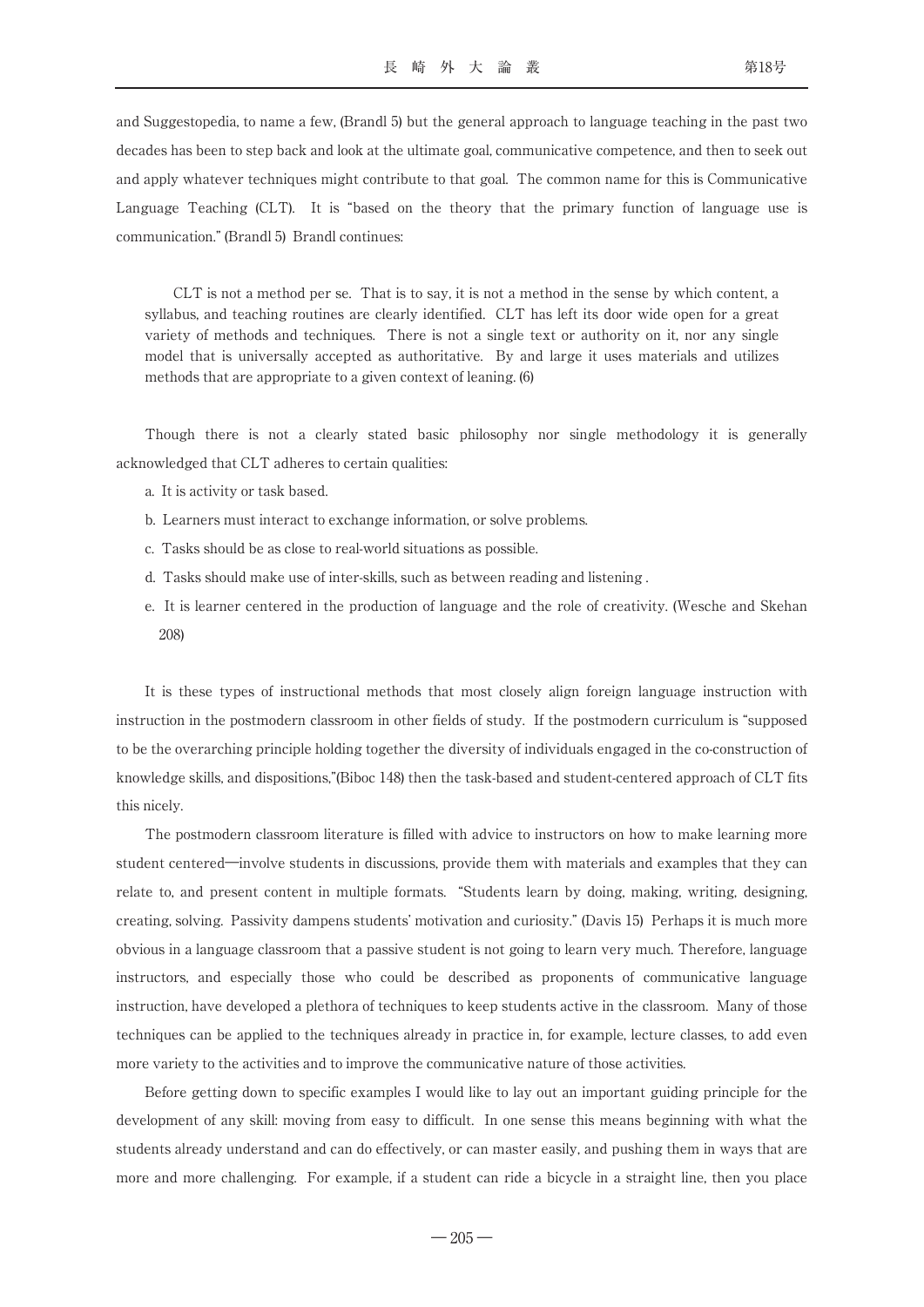cones in the path so that he has to navigate around them, and then you place the cones ever closer together, making the turns sharper and more difficult. The situation is essentially the same in conceptual learning, and many of the tasks that are presented below are designed to draw upon strengths while moving forward.

I will begin with five standard interactive classroom techniques as described in the Pedagogy in Action: the SERC Portal for Educators web site, under their "Interactive Lectures" section, and then we will see how these might be enriched by some of activities of foreign language instruction.

**Think-Pair-Share** First introduced by Frank Lyman in the early 1980s, as the name implies, it has three steps: each student takes time to think by themselves about a question or inquisitive task that the teacher has proposed, they pair up with another student and discuss their ideas, then they share their ideas either with a larger group or with the class.

**Question of the Day** These are short activities at the beginning of a class to get students thinking about the day's topic before it is introduced. These can be in the form of a question, but they can also be tasks such as labeling or annotating a diagram, timeline or map, graphing data, or analyzing an abstract or brief passage.

**One-minute Write** Students are asked to produce a written response in a short time, usually during or at the end of a class.

**Concept Test** These are conceptual questions asked during or at the end of the class to assess student understanding.

**Skeleton Notes** These are handouts of lecture notes or power point slides with information deliberately missing. Students have to fill in the missing bits as the class progresses.

Next I will introduce some of the techniques used in foreign language instruction.

#### Spoken Techniques

**Pair work** The most ubiquitous communicative technique in the language classroom is to have students working in groups of two, where they sit near each other and engage in some kind of interaction. Pair work can be useful in tandem with many different kinds of techniques, as we shall see. The obvious advantage of pair work is that it is interactive. Why would interaction be important? First, students turn their attention away from the instructor for a period of time, so it is another method for adding student-centered material to the class. Also, there is the possibility that the interaction will produce a richer learning environment because, well, two heads are better than one. It is also social. Most students enjoy interacting with fellow students if for no other reason than that it adds a communal dimension to an all-too-often solitary classroom situation.

One variation of pair work is to have students move around the classroom to seek out a new partner, **roving pair work**, in order to continue on with or to complete different parts of the activity. Another variation is to stage an organized rotation of partners, or **rotation pair work**.

#### Examples of Pair Work Tasks

**Listen and answer questions** Student A has a passage and Student B some questions. Student A reads the passage and Student B listens for the answers. Then Student A hides the passage and answers as Student B asks A the questions again.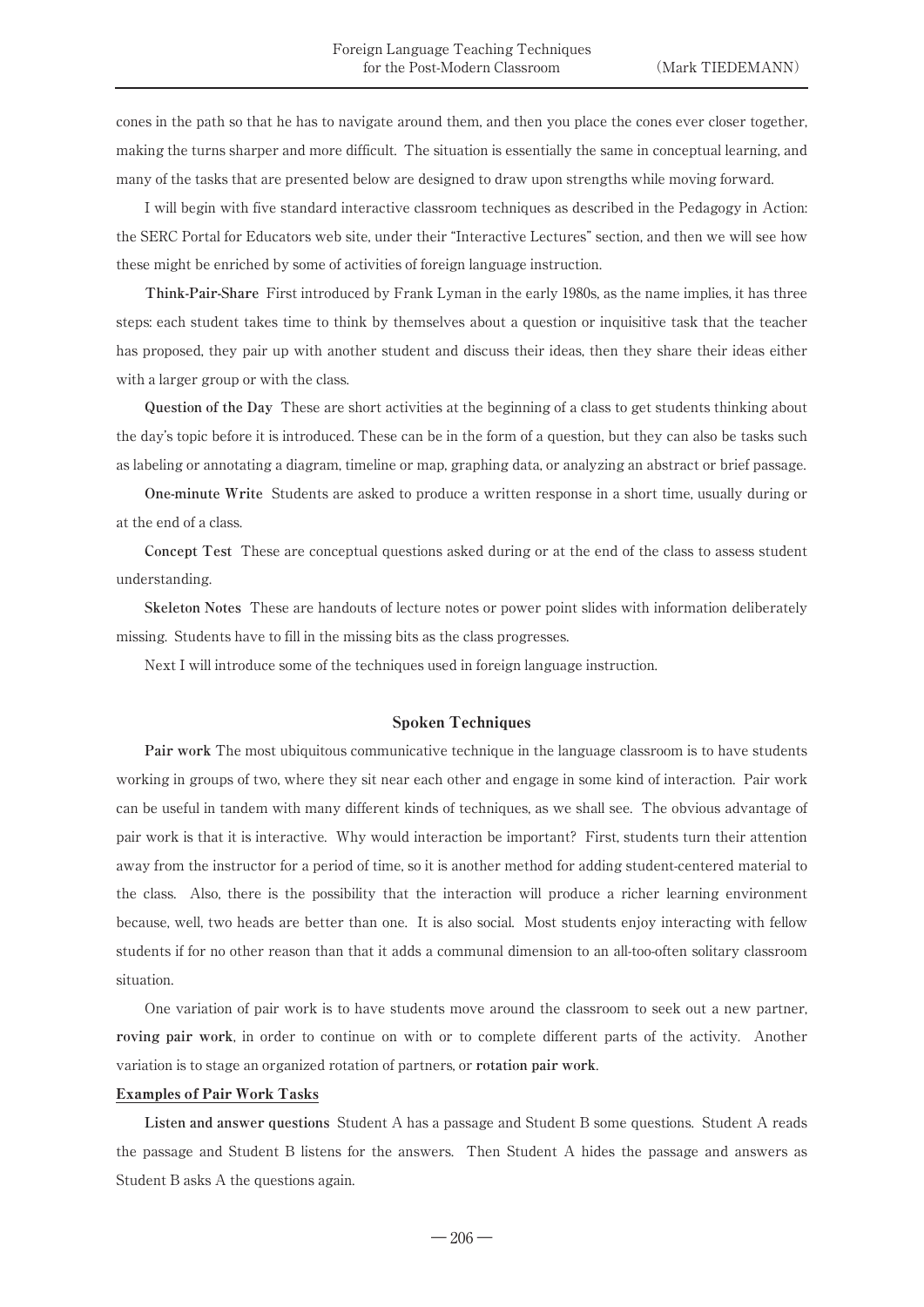**Create a graph** Student A has information in a table (or a completed graph) and reads the information as Student B, who only has an empty graph, plots the information on the graph.

**Same or different?** Students A and B have similar pictures, graphs, charts, maps, etc., but some of the information is different. They have to describe the information in their material and the two of them have to identify the differences. Then they need to decide which of the two materials, A's or B's, matches the information table the teacher displays.

**Here's the answer. What's the question?** Student A has questions and their answers. Student A reads only the answers. Student B has no materials to look at but has to think about and then say the question that leads to the answer he heard.

**Pictures of a process that are scrambled** First, the student is to put the pictures back in order by numbering them. Then Student A describes each picture in the order that he has placed them and Student B listens and checks to see if his ordering is the same as Student A's.

#### Examples of Small Group Tasks

**Reorder a scrambled passage** Some information that needs to be in a particular order is scrambled by placing bits of the information on cards and randomizing them. A group of two to four students stands up around a desk and has to lay the cards out on a desk in the correct order.

**Discussions** Discussion in pairs is usually effective only when the question or task is relatively simple. For more complicated undertakings, groups of three or four students may roust out more ideas.

**Think of as many \_\_\_ as you can** Similarly to discussions, tasks which challenge students to "think of as many  $\equiv$  as you can" usually get more fruitful results from small groups than from pairs or from students working on their own.

#### Written Techniques

Asking students to do a task on a piece of paper by themselves is certainly student-centered, but it is not interactive. Whenever possible, such tasks, once completed, should be turned into interactive activities as the examples below will illustrate. The initial written task is probably most useful as a chance to allow the students to think something through in preparation for the interactive portion. This is the basis of the Think-Pair-Share format, but the examples here will show that the "Think" portion can be a little more structured, for example in the form of a written task, and this structure then carries over to the "Pair" portion. In addition, interacting with another student exposes each student to another student's ideas and thereby enriches their own ideas. Lastly, interacting with another student about the material that has just been covered in written form is a way to get the student to unknowingly repeat the material, and repetition tends to aid long-term memory.

**Cloze exercises** have portions of a text which have been deliberately and, hopefully, purposefully deleted. Students are to fill in the missing word or words to complete the text. If a list of words or phrases that should be used is provided, this is an **objective cloze exercise,** and if a list is not provided and the student has to come up with the answer himself, this is a **subjective close exercise**. In a **listening cloze exercise** Student A has the full text and reads it while Student B has a cloze copy and listens and fills in the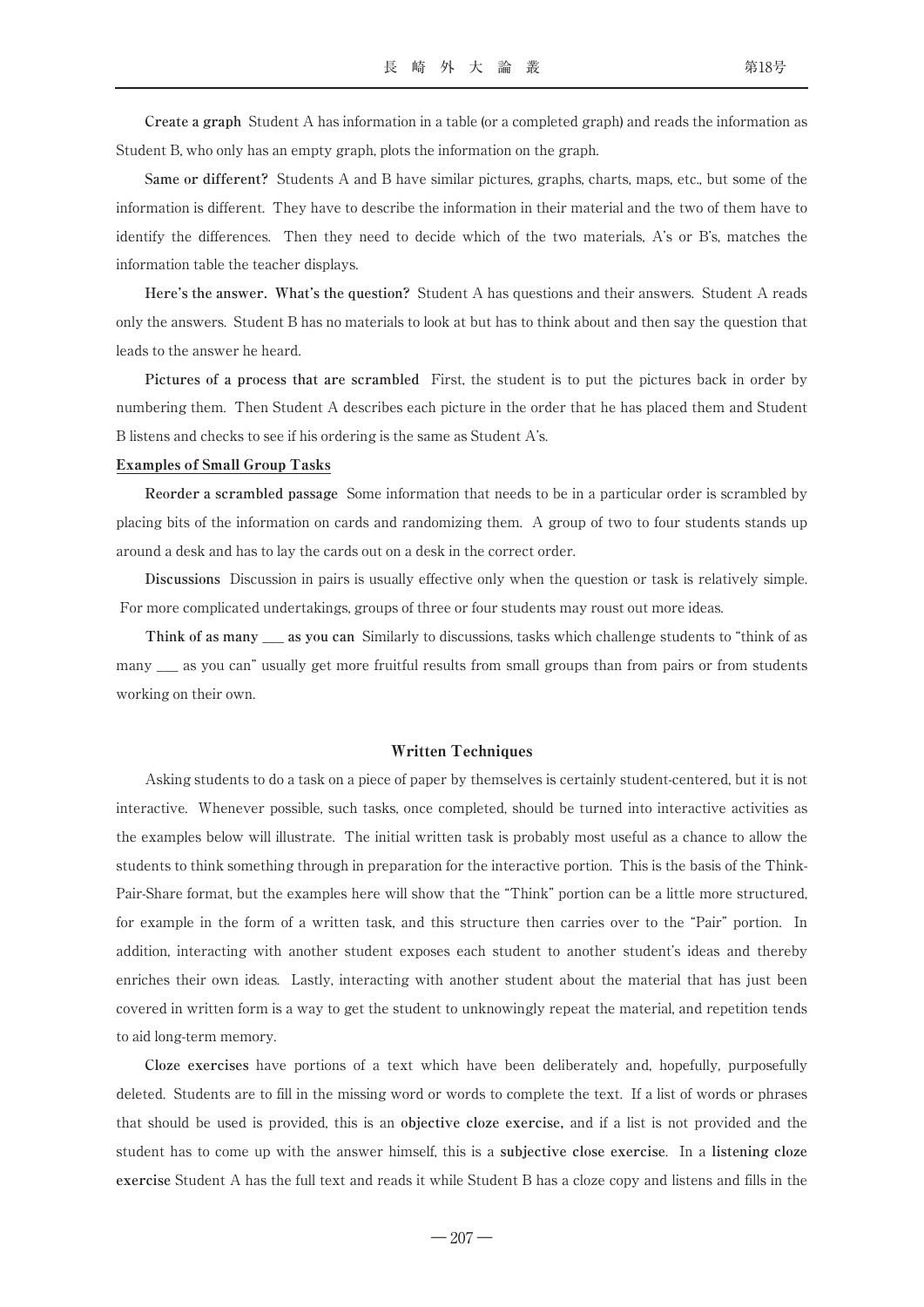blanks. A variation on this is a **blind listening cloze exercise** where Student A has a cloze copy where the blanks are indicted, but the answers are also included. Student A reads the text, saying "blank" where there are blanks. Student B has no materials to look at but listens and tries to determine and then say the necessary information to fill in the blanks.

**Matching exercises** are alternatives to multiple choice questions. One type of matching task is to **put together the two halves of a sentence**, but they can also be **matching a word with its definition** or **matching a word with its description**, or **matching a word with its antonym**. Words or descriptions can also be matched with pictures, graphs, charts, maps, chemical formulas, etc. These can be adapted to pair work if Student B only has access to the first or second half of the answers and Student A reads the other half while Student B says the portion that matches.

**Find and correct the mistakes** A text is prepared containing incorrect information at certain intervals. Students have to identify the incorrect information and correct it. This can be done individually as a written exercise, or in pairs where Student A reads the text as it is and Student B, who is not looking at the text, listens, interrupts when he hears incorrect information, and provides the correction.

**Place vocabulary in boxes** Boxes are placed surrounding a picture, chart, etc. with lines leading to different things in the material. These boxes and lines indicate things which have to be identified by placing words in the boxes.

**Categories** A long list of words is provided as well as some categories. Students have to place the words in the appropriate categories. This can be done individually as a written exercise, or adapted to pair

|                        | Think-Pair-Share                       | Question of | One Minute | Concept Test | <b>Skeleton Notes</b> |  |
|------------------------|----------------------------------------|-------------|------------|--------------|-----------------------|--|
|                        |                                        | the Day     | Write      |              |                       |  |
| Pairs                  |                                        |             |            |              |                       |  |
| Listen and answer      | S                                      |             |            | W            | W                     |  |
| questions              |                                        |             |            |              |                       |  |
| Create a graph         | S                                      | W           |            | W            | W                     |  |
| Same or different?     | S                                      |             |            |              |                       |  |
| Here's the answer.     | S                                      | S or W      |            | W            | W                     |  |
| What's the question?   |                                        |             |            |              |                       |  |
| Pictures of a process  |                                        |             |            |              |                       |  |
| that are scrambled     | S                                      |             |            |              | W                     |  |
| Small Groups           |                                        |             |            |              |                       |  |
| Reorder a scrambled    | S                                      |             |            |              | W                     |  |
| passage                |                                        |             |            |              |                       |  |
| <b>Discussions</b>     | S                                      |             |            |              |                       |  |
| Think of as many __ as | S                                      | S or W      | W          |              |                       |  |
| you can                |                                        |             |            |              |                       |  |
| Written                |                                        |             |            |              |                       |  |
| Cloze exercises        | $\textbf{W}\longrightarrow \textbf{S}$ | W           |            | W            | W                     |  |
| Matching exercises     | $W \longrightarrow \overline{S}$       | W           |            | W            | W                     |  |
| Find and correct       |                                        | W           |            | W            |                       |  |
| the mistakes           | $W \longrightarrow S$                  |             |            |              |                       |  |
| Place vocabulary       |                                        | W           |            |              | W                     |  |
| in boxes               | $W \longrightarrow S$                  |             |            | W            |                       |  |
| Categories             | $W \longrightarrow S$                  | W           |            | W            | W                     |  |

Table 1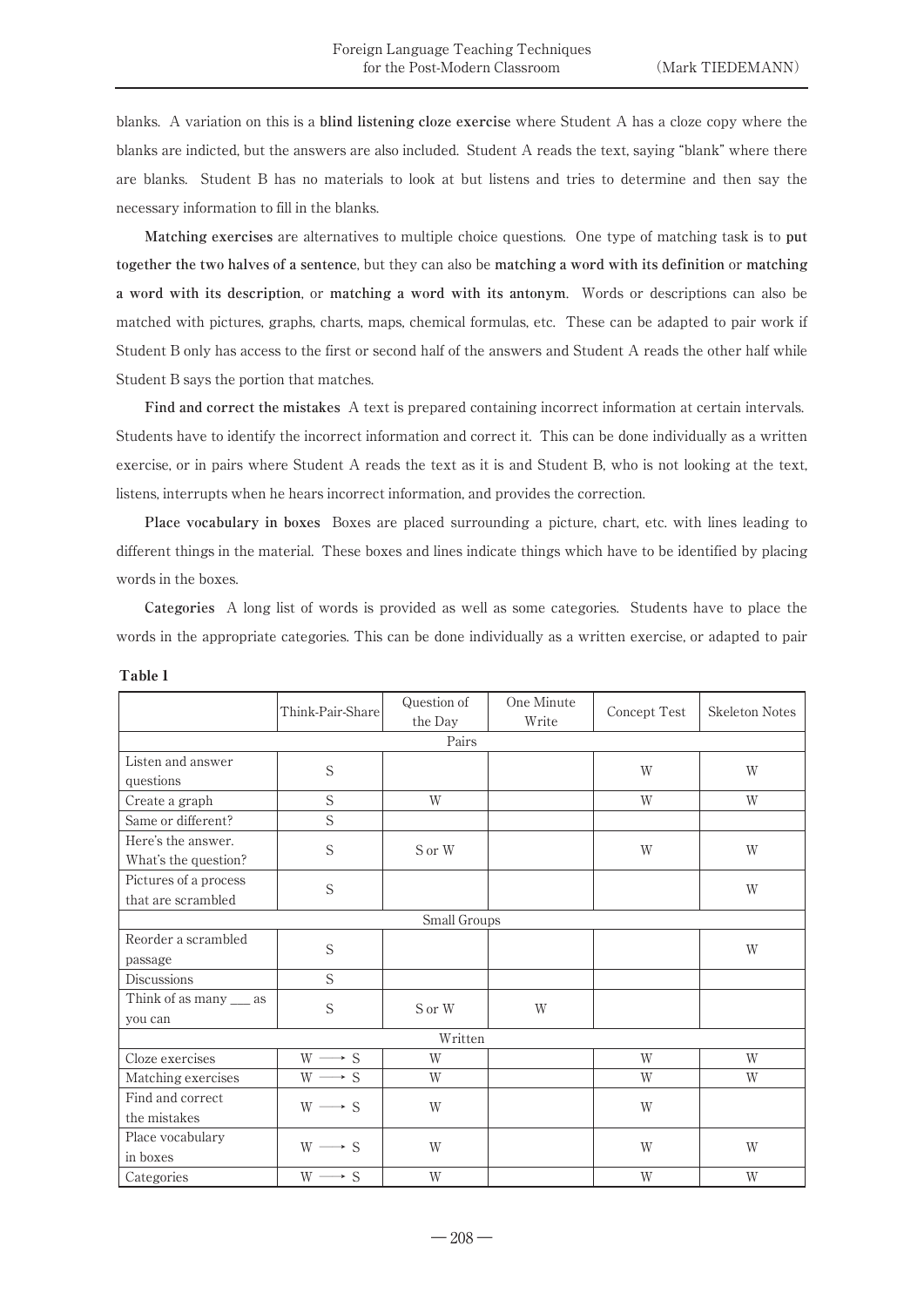work where Student A reads the words and Student B, who is not looking at the words but is looking at the categories, listens and says the appropriate category that the word should be placed in.

How can these tasks be adopted or adapted for use with the SERC techniques? Table 1 suggests which tasks might be appropriate for which technique. It is also indicated whether the task should be a spoken one (S) or a written one (W) or both.

As you can see, with the exception of the One Minute Write technique, which by its nature is set in its format, most of the tasks are adaptable to most of the techniques. Some of this may be a bit surprising. For example, ordinarily people would think of Skeleton Notes as a cloze exercise: you outline your lecture and delete parts of it that the students then need to fill in. However, here you can see that there are many more possibilities for activities for your students to engage in while listening to the lecture, such as filling in a graph, answering questions, or categorizing information, rather than simply filling in blanks. Matching exercises are not so different from cloze exercises in this context, but at the very least they can lend some variety to the day's endeavors.

Any deep consideration of pedagogical philosophy must have at its very core the question, "Why should a person go to school when they can go to the library and learn themselves?" The simple answer to this is that virtually no one would succeed in teaching themselves on their own. Why won't we teach ourselves even though we can? It is probably because we need guidance, we need structure, and, unfortunately, most of us need incentives and coercion in order to learn. Incentives and coercion are intended to provide, or at the very least bolster motivation. However, the best source of motivation is inspiration, and by this I mean its dictionary definition, "something that makes someone want to do something or that gives someone an idea about what to do or create." (Merriam-Webster) It is this kind of inspiration that should be the goal of the interactive classroom. The activities should be attractive so that the students want to do them. They should also make it clearer to the students what is important to learn and why it is important. Lastly, the activities should guide the students toward wanting to learn on their own and being able to do so. This is the crux of the constructivist approach to teaching: students are acting on their own as much as possible, and the teachers are "mediators of student and environments, not simply givers of information and managers of behavior." (Brooks 102)

Hesiod complained that youth were "impatient of restraint," but if that restraint is on their intellectual curiosity and creativity, then they have a right to be annoyed. As he said, we depend upon them, and, therefore, we need to work with them in helping them create their own future.

#### References

Boboc, Marius. "The Postmodern Curriculum in a Modern Classroom." International Journal of Education, v4 n 1 p 142-152 2012. The Boyer Commission on Educating Undergraduates in the Research University. "Reinventing Undergraduate Education: A

Blueprint for America's Research Universities." Rep. N.p.: n.p., n.d. Print.

Brandl, Klaus. (2008) Communicative Language Teaching in Action: Putting Principles to Work. Prentice Hall.

Brooks, J.G and Brooks M.G. (1999) In search of understanding: The case for constructivist classrooms. Virgina: ASCD.

Chizmar, John F. and Anthonly L. Ostrosky. "The One-Minute Paper: Some Empirical Findings," Journal of Economic Education, v29 n 1 p 3-10 Win 1998.